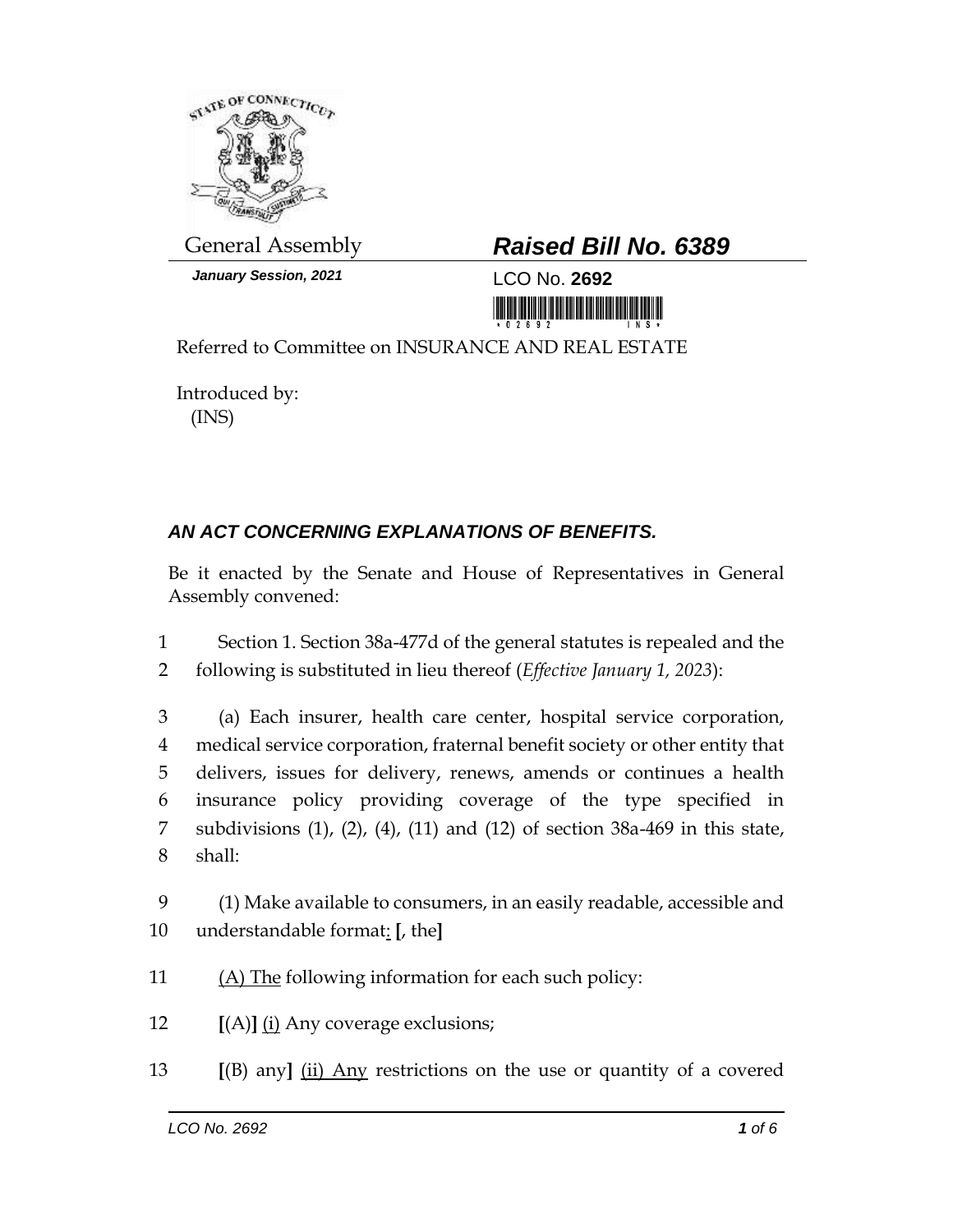benefit, including on prescription drugs or drugs administered in a physician's office or a clinic;

 **[**(C) a**]** (iii) A specific description of how prescription drugs are included or excluded from any applicable deductible, including a description of other out-of-pocket expenses that apply to such drugs;

 **[**(D) the**]** (iv) The specific dollar amount of any copayment and the percentage of any coinsurance imposed on each covered benefit, including each covered prescription drug; and

 **[**(E) information**]** (v) Information regarding any process available to consumers, and all documents necessary, to seek coverage of a noncovered outpatient prescription drug; and

 (B) With respect to explanations of benefits issued pursuant to subsection (d) of this section, a statement disclosing that each consumer who is a covered individual and legally capable of consenting to the 28 provision of covered benefits under such policy may specify that such insurer, center, corporation, society or entity, and each third-party administrator, as defined in section 38a-720, providing services to such insurer, center, corporation, society or entity, shall:

 (i) Not issue explanations of benefits concerning covered benefits provided to such consumer; or

 (ii) (I) Issue explanations of benefits concerning covered benefits provided to such consumer solely to such consumer; and

 (II) Use a method specified by such consumer to issue such explanations of benefits solely to such consumer, and provide sufficient space in the statement for such consumer to specify a mailing address or an electronic mail address for such insurer, center, corporation, society, entity or third-party administrator to use to contact such consumer concerning covered benefits provided to such consumer.

(2) Make available to consumers a way to determine accurately: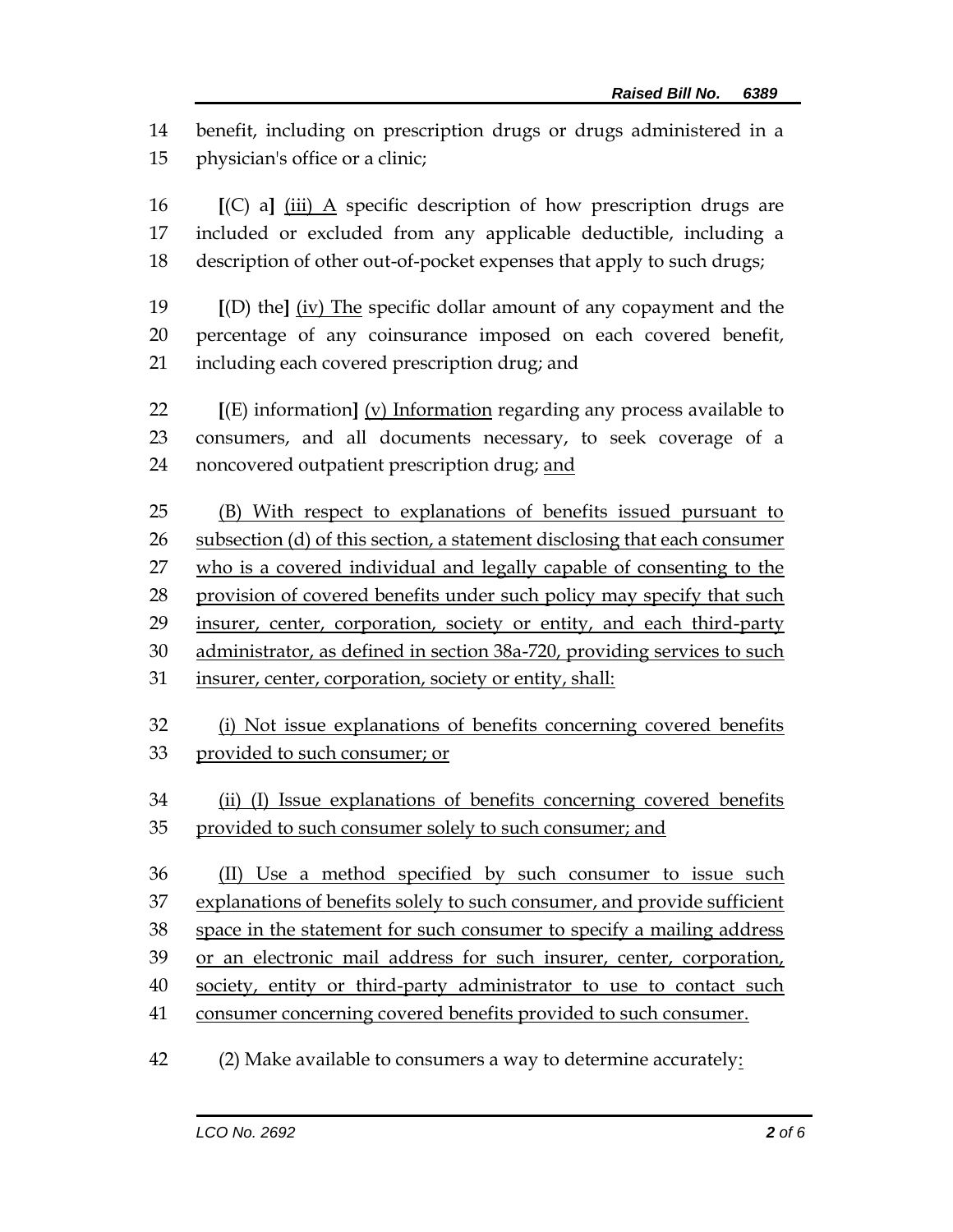(A) **[**whether**]** Whether a specific prescription drug is available under such policy's drug formulary;

- (B) **[**the**]** The coinsurance, copayment, deductible or other out-of-pocket expense applicable to such drug;
- (C) **[**whether**]** Whether such drug is covered when dispensed by a physician or a clinic;
- (D) **[**whether**]** Whether such drug requires prior authorization or the use of step therapy;
- (E) **[**whether**]** Whether specific types of health care specialists are in-network; and
- (F) **[**whether**]** Whether a specific health care provider or hospital is in-network.
- (b) (1) Each insurer, health care center, hospital service corporation, medical service corporation, fraternal benefit society or other entity 57 shall make the information and statement required under subsection (a) of this section available to consumers at the time of enrollment and shall 59 post such information and statement on its Internet web site.
- (2) The Connecticut Health Insurance Exchange, established pursuant to section 38a-1081, shall post links on its Internet web site to 62 such information and statement for each qualified health plan that is offered or sold through the exchange.
- (c) The Insurance Commissioner shall post links on the Insurance Department's Internet web site to any on-line tools or calculators to help consumers compare and evaluate health insurance policies and plans.
- (d) (1) Except as provided in subdivision (2) of this subsection, each insurer, health care center, hospital service corporation, medical service corporation, fraternal benefit society or other entity that delivers, issues for delivery, renews, amends or continues a health insurance policy described in subsection (a) of this section, and each third-party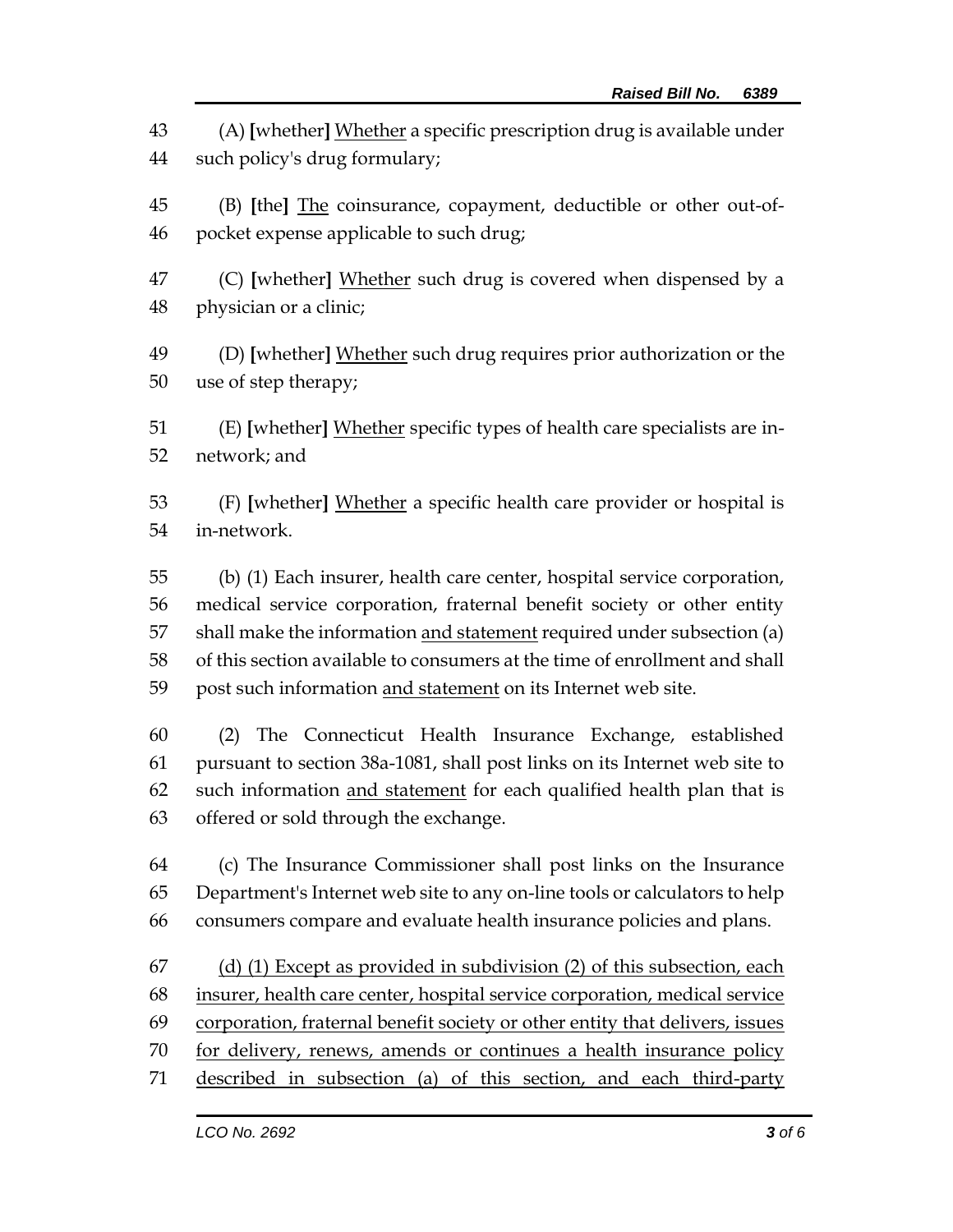administrator, as defined in section 38a-720, providing services to such an insurer, center, corporation, society or entity, shall: (A) Issue explanations of benefits to consumers who are covered individuals under the policy; and (B) (i) Permit each consumer who is a covered individual under the policy and legally capable of consenting to the provision of covered benefits to specify, in writing, that such insurer, center, corporation, society, entity or third-party administrator issue explanations of benefits concerning covered benefits provided to such consumer solely to such consumer, and specify, in writing, which of the following 82 methods such insurer, center, corporation, society, entity or third-party administrator shall use to issue such explanations of benefits solely to such consumer: (I) Mailing such explanations of benefits to such consumer's mailing address or another mailing address specified by such consumer; (II) Sending such explanations of benefits to such consumer by electronic means, including, but not limited to, electronic mail; or (III) Making such explanations of benefits available to such consumer by electronic means, provided making such explanations of benefits available solely to such consumer by electronic means complies with all applicable federal and state laws and regulations concerning data security, including, but not limited to, 45 CFR Part 160, as amended from time to time, and 45 CFR Part 164, Subparts A and C, as amended from time to time. (ii) Each method specified by a consumer, in writing, pursuant to subparagraph (B)(i) of this subdivision shall be valid until the consumer submits a written specification to the insurer, center, corporation, society, entity or third-party administrator for a different method. Such insurer, center, corporation, society, entity or third-party administrator shall comply with a written specification under this clause or subparagraph (B)(i) of this subdivision, as applicable, not later than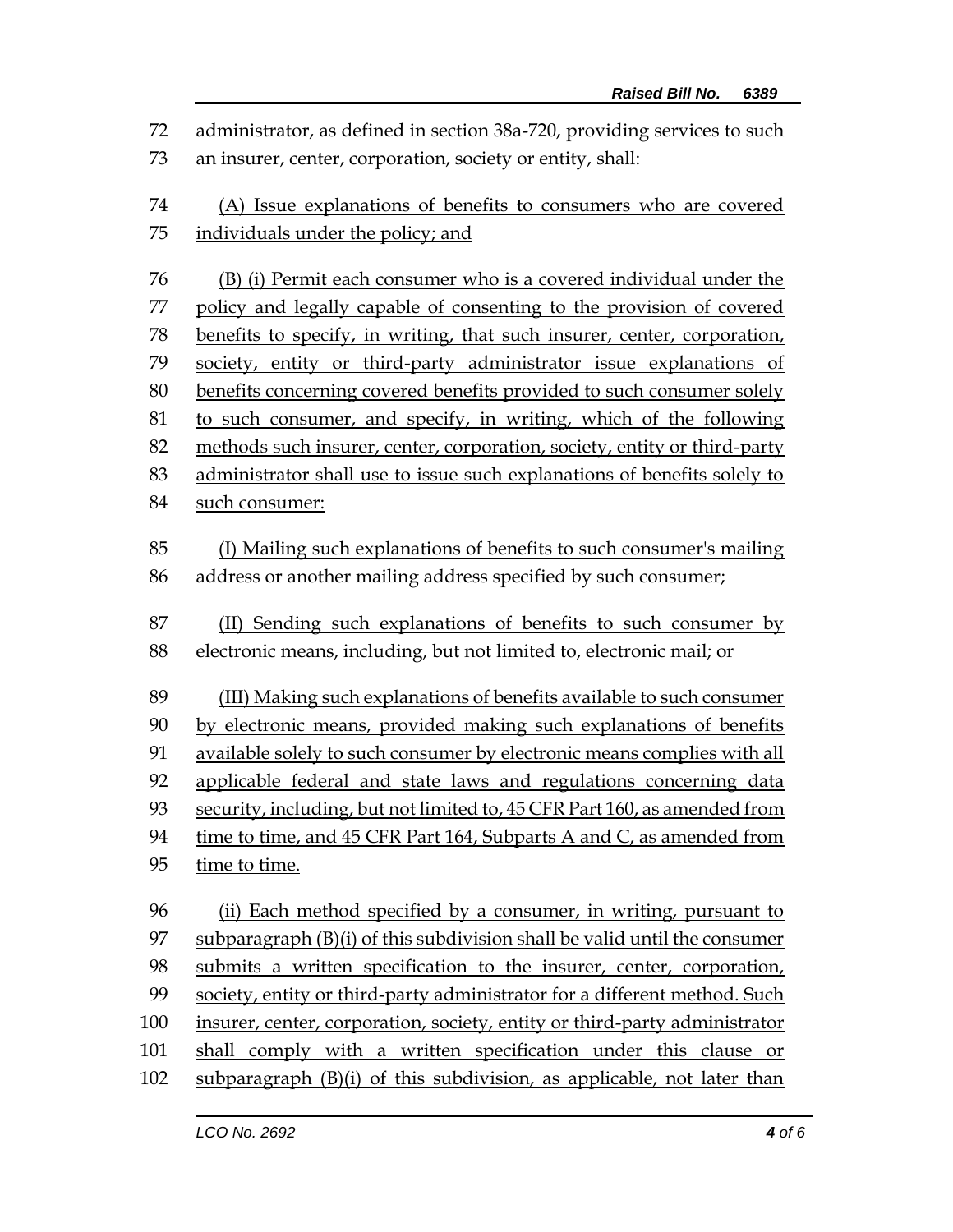three business days after such insurer, center, corporation, society, entity or third-party administrator receives such specification.

 (iii) Each insurer, center, corporation, society, entity or third-party administrator that receives a written specification from a consumer pursuant to subparagraph (B)(i) or (B)(ii) of this subdivision, as applicable, shall provide the consumer who made such specification with written confirmation that such insurer, center, corporation, society, entity or third-party administrator received such specification, and advise such consumer, in writing, regarding the status of such specification if such consumer contacts such insurer, center, corporation, society, entity or third-party administrator, in writing, regarding such specification.

 (2) Each consumer who is a covered individual under a policy described in subsection (a) of this section and is legally capable of consenting to the provision of covered benefits may specify, in writing, that the insurer, center, corporation, society or entity that delivered, issued for delivery, renewed, amended or continued the policy, or a third-party administrator providing services to such insurer, center, corporation, society or entity, not issue explanations of benefits pursuant to subdivision (1) of this subsection if such explanations of benefits concern covered benefits that were provided to such consumer. Such insurer, center, corporation, society, entity or third-party administrator shall not require such consumer to provide any explanation regarding the basis for such consumer's specification, unless such explanation is required by applicable law or pursuant to an order issued by a court of competent jurisdiction.

 (3) Each insurer, center, corporation, society or entity that delivers, issues for delivery, renews, amends or continues a policy described in subsection (a) of this section, and each third-party administrator providing services to such insurer, center, corporation, society or entity, shall disclose to each consumer who is a covered individual under the policy such consumer's ability to submit specifications pursuant to subdivisions (1) and (2) of this subsection. Such disclosure shall be in